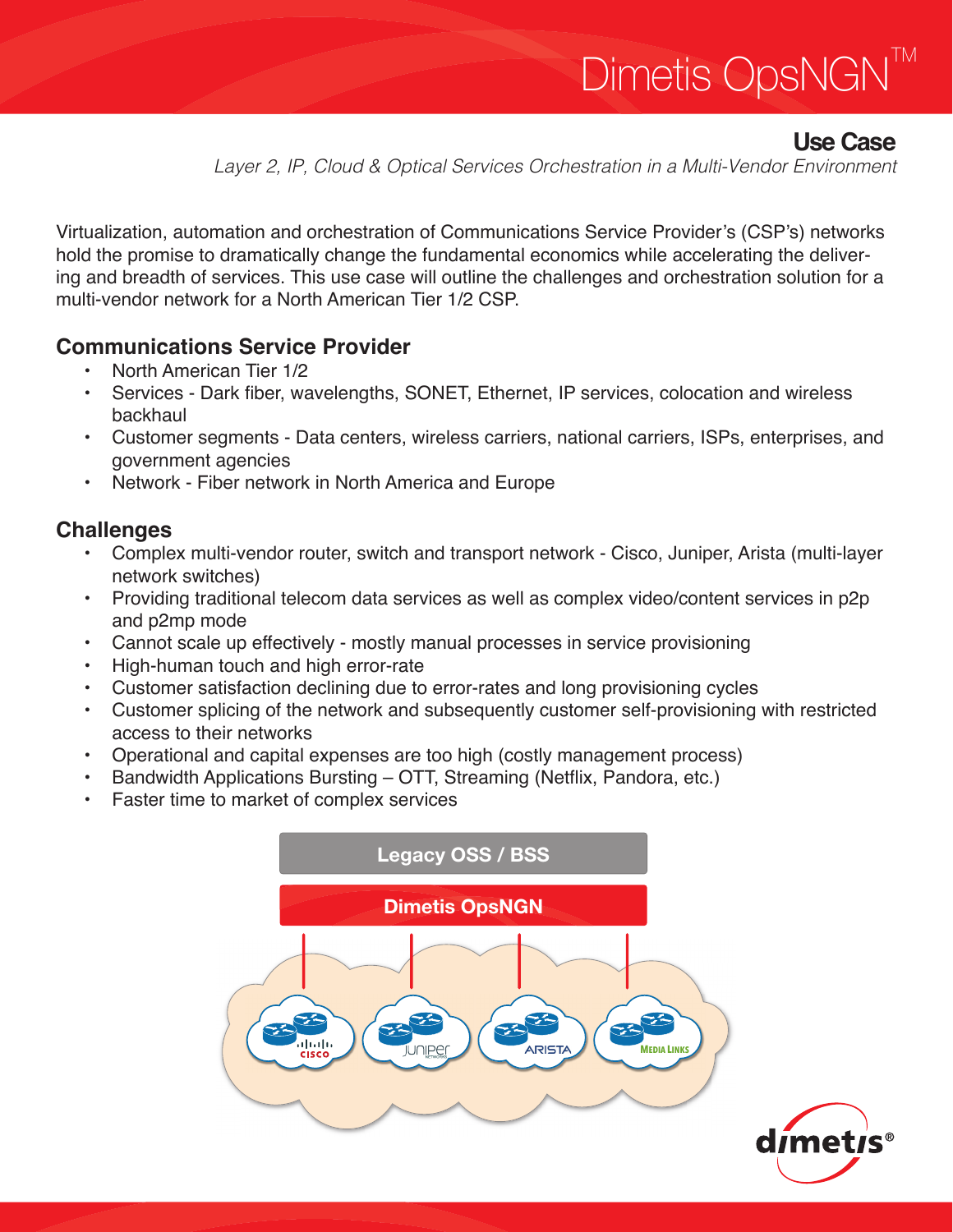### **Desired Provisioned Services**

- L<sub>2</sub> services
- IP services
- Cloud services
- Optical services
- Broadcast services such as HD-SDI, HD over IP
- Network update automation (firmware, IP addresses) solution process
- Safely transition the network from vendor A to vendor B, or from physical to virtualized mode
- Fully realize the benefit of the NFV promise by properly operationalizing the deployment



*Lab Proof-of-Concept - Schematic*

- Integrate virtualized network function into your existing OSS and IT environment
- Grow from simple virtualization use cases to very complex use cases
- Avoid creating new technical or organizational silos of management for NFV
- Fully benefit from a standard-based and multi-vendor approach
- Faster innovation and increased revenue through easier and quicker deployment
- Showing the upscale potential by distributing the SW across multiple domains

#### **Solution**

- Implement NFV automation/orchestration based on the ETSI-MANO reference architecture
- Automatic network/service discovery Without an automated tool, network device population is a manual and time-consuming process that results in only a static list of devices
- As-built vs. as-designed network reconciliation CSP's claim that their inventory is only 50- 60% accurate at any given point in time.